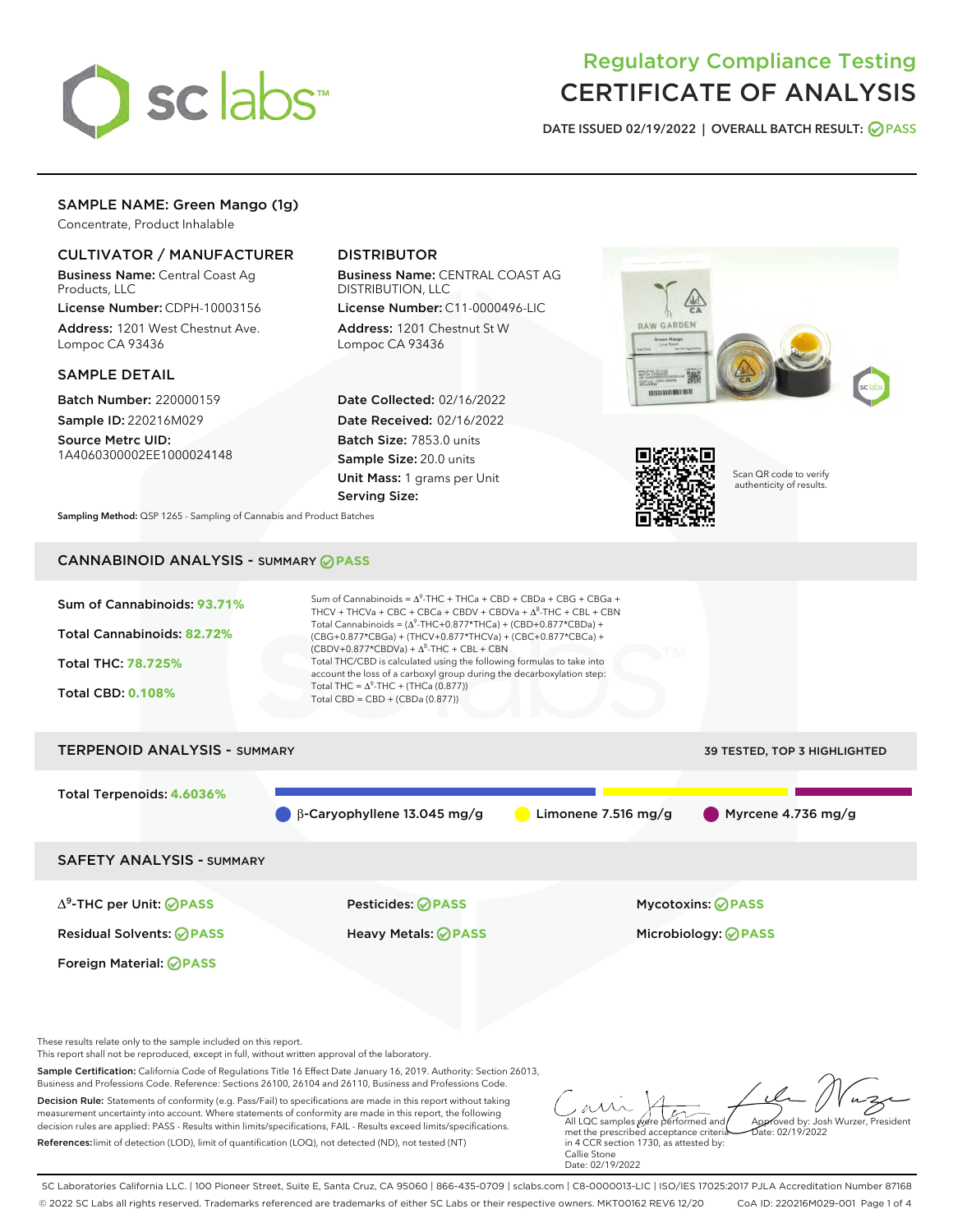

Terpene analysis utilizing gas chromatography-flame ionization detection (GC-



GREEN MANGO (1G) | DATE ISSUED 02/19/2022 | OVERALL BATCH RESULT: @ PASS

TERPENOID TEST RESULTS - 02/18/2022

FID). **Method:** QSP 1192 - Analysis of Terpenoids by GC-FID

#### CANNABINOID TEST RESULTS - 02/17/2022 2 PASS

Tested by high-performance liquid chromatography with diode-array detection (HPLC-DAD). **Method:** QSP 1157 - Analysis of Cannabinoids by HPLC-DAD

#### TOTAL CANNABINOIDS: **82.72%**

Total Cannabinoids (Total THC) + (Total CBD) + (Total CBG) + (Total THCV) + (Total CBC) +  $(Total CBDV) +  $\Delta^8$ -THC + CBL + CBN$ 

TOTAL THC: **78.725%** Total THC (Δ<sup>9</sup>-THC+0.877\*THCa)

TOTAL CBD: **0.108%**

Total CBD (CBD+0.877\*CBDa)

TOTAL CBG: 2.04% Total CBG (CBG+0.877\*CBGa)

TOTAL THCV: 0.937% Total THCV (THCV+0.877\*THCVa)

TOTAL CBC: 0.91% Total CBC (CBC+0.877\*CBCa)

TOTAL CBDV: ND Total CBDV (CBDV+0.877\*CBDVa)

| <b>COMPOUND</b>  | LOD/LOQ<br>(mg/g)          | <b>MEASUREMENT</b><br><b>UNCERTAINTY</b><br>(mg/g) | <b>RESULT</b><br>(mg/g) | <b>RESULT</b><br>(%) |
|------------------|----------------------------|----------------------------------------------------|-------------------------|----------------------|
| <b>THCa</b>      | 0.05/0.14                  | ±17.035                                            | 851.76                  | 85.176               |
| $\Lambda^9$ -THC | 0.06 / 0.26                | ±1.079                                             | 40.26                   | 4.026                |
| <b>CBGa</b>      | 0.1 / 0.2                  | ±0.83                                              | 20.5                    | 2.05                 |
| <b>THCVa</b>     | 0.07/0.20                  | ±0.396                                             | 10.68                   | 1.068                |
| <b>CBCa</b>      | 0.07 / 0.28                | ±0.375                                             | 9.83                    | 0.983                |
| <b>CBG</b>       | 0.06/0.19                  | ±0.073                                             | 2.38                    | 0.238                |
| <b>CBDa</b>      | 0.02/0.19                  | ±0.028                                             | 1.23                    | 0.123                |
| <b>CBC</b>       | 0.2 / 0.5                  | ±0.01                                              | 0.5                     | 0.05                 |
| $\Lambda^8$ -THC | 0.1 / 0.4                  | N/A                                                | <b>ND</b>               | <b>ND</b>            |
| <b>THCV</b>      | 0.1 / 0.2                  | N/A                                                | <b>ND</b>               | <b>ND</b>            |
| <b>CBD</b>       | 0.07/0.29                  | N/A                                                | <b>ND</b>               | <b>ND</b>            |
| <b>CBDV</b>      | 0.04 / 0.15                | N/A                                                | <b>ND</b>               | <b>ND</b>            |
| <b>CBDVa</b>     | 0.03 / 0.53                | N/A                                                | <b>ND</b>               | <b>ND</b>            |
| <b>CBL</b>       | 0.06 / 0.24                | N/A                                                | <b>ND</b>               | <b>ND</b>            |
| <b>CBN</b>       | 0.1/0.3                    | N/A                                                | <b>ND</b>               | <b>ND</b>            |
|                  | <b>SUM OF CANNABINOIDS</b> |                                                    | 937.1 mg/g              | 93.71%               |

#### **UNIT MASS: 1 grams per Unit**

| $\Delta^9$ -THC per Unit              | 1100 per-package limit | 40.26 mg/unit  | <b>PASS</b> |
|---------------------------------------|------------------------|----------------|-------------|
| <b>Total THC per Unit</b>             |                        | 787.25 mg/unit |             |
| <b>CBD</b> per Unit                   |                        | <b>ND</b>      |             |
| <b>Total CBD per Unit</b>             |                        | $1.08$ mg/unit |             |
| Sum of Cannabinoids<br>per Unit       |                        | 937.1 mg/unit  |             |
| <b>Total Cannabinoids</b><br>per Unit |                        | 827.2 mg/unit  |             |

| <b>COMPOUND</b>        | LOD/LOQ<br>(mg/g) | <b>MEASUREMENT</b><br><b>UNCERTAINTY</b><br>(mg/g) | <b>RESULT</b><br>(mg/g)                         | <b>RESULT</b><br>(%) |
|------------------------|-------------------|----------------------------------------------------|-------------------------------------------------|----------------------|
| <b>B-Caryophyllene</b> | 0.004 / 0.012     | ±0.3613                                            | 13.045                                          | 1.3045               |
| Limonene               | 0.005 / 0.016     | ±0.0834                                            | 7.516                                           | 0.7516               |
| Myrcene                | 0.008 / 0.025     | ±0.0474                                            | 4.736                                           | 0.4736               |
| $\alpha$ -Humulene     | 0.009/0.029       | ±0.1084                                            | 4.335                                           | 0.4335               |
| Linalool               | 0.009 / 0.032     | ±0.0766                                            | 2.589                                           | 0.2589               |
| $\alpha$ -Bisabolol    | 0.008 / 0.026     | ±0.0962                                            | 2.318                                           | 0.2318               |
| β-Ocimene              | 0.006 / 0.020     | ±0.0386                                            | 1.543                                           | 0.1543               |
| trans-β-Farnesene      | 0.008 / 0.025     | ±0.0368                                            | 1.333                                           | 0.1333               |
| Fenchol                | 0.010 / 0.034     | ±0.0364                                            | 1.208                                           | 0.1208               |
| Terpineol              | 0.009 / 0.031     | ±0.0572                                            | 1.196                                           | 0.1196               |
| Nerolidol              | 0.006 / 0.019     | ±0.0503                                            | 1.027                                           | 0.1027               |
| Guaiol                 | 0.009 / 0.030     | ±0.0375                                            | 1.023                                           | 0.1023               |
| β-Pinene               | 0.004 / 0.014     | ±0.0081                                            | 0.914                                           | 0.0914               |
| Terpinolene            | 0.008 / 0.026     | ±0.0143                                            | 0.902                                           | 0.0902               |
| Caryophyllene<br>Oxide | 0.010 / 0.033     | ±0.0279                                            | 0.780                                           | 0.0780               |
| $\alpha$ -Pinene       | 0.005 / 0.017     | ±0.0043                                            | 0.646                                           | 0.0646               |
| Borneol                | 0.005 / 0.016     | ±0.0083                                            | 0.255                                           | 0.0255               |
| Valencene              | 0.009 / 0.030     | ±0.0112                                            | 0.209                                           | 0.0209               |
| Camphene               | 0.005 / 0.015     | ±0.0009                                            | 0.105                                           | 0.0105               |
| Fenchone               | 0.009 / 0.028     | ±0.0020                                            | 0.087                                           | 0.0087               |
| Citronellol            | 0.003 / 0.010     | ±0.0032                                            | 0.083                                           | 0.0083               |
| Geraniol               | 0.002 / 0.007     | ±0.0019                                            | 0.056                                           | 0.0056               |
| Sabinene Hydrate       | 0.006 / 0.022     | ±0.0011                                            | 0.035                                           | 0.0035               |
| $\alpha$ -Phellandrene | 0.006 / 0.020     | ±0.0003                                            | 0.027                                           | 0.0027               |
| $\alpha$ -Terpinene    | 0.005 / 0.017     | ±0.0003                                            | 0.024                                           | 0.0024               |
| γ -Terpinene           | 0.006 / 0.018     | ±0.0003                                            | 0.024                                           | 0.0024               |
| $\Delta^3$ -Carene     | 0.005 / 0.018     | ±0.0002                                            | 0.020                                           | 0.0020               |
| Sabinene               | 0.004 / 0.014     | N/A                                                | <loq< th=""><th><loq< th=""></loq<></th></loq<> | <loq< th=""></loq<>  |
| Nerol                  | 0.003 / 0.011     | N/A                                                | <loq< th=""><th><loq< th=""></loq<></th></loq<> | <loq< th=""></loq<>  |
| p-Cymene               | 0.005 / 0.016     | N/A                                                | <b>ND</b>                                       | <b>ND</b>            |
| Eucalyptol             | 0.006 / 0.018     | N/A                                                | ND                                              | ND                   |
| Isopulegol             | 0.005 / 0.016     | N/A                                                | <b>ND</b>                                       | ND                   |
| Camphor                | 0.006 / 0.019     | N/A                                                | ND                                              | ND                   |
| Isoborneol             | 0.004 / 0.012     | N/A                                                | ND                                              | <b>ND</b>            |
| Menthol                | 0.008 / 0.025     | N/A                                                | <b>ND</b>                                       | ND                   |
| Pulegone               | 0.003 / 0.011     | N/A                                                | ND                                              | ND                   |
| <b>Geranyl Acetate</b> | 0.004 / 0.014     | N/A                                                | ND                                              | <b>ND</b>            |
| $\alpha$ -Cedrene      | 0.005 / 0.016     | N/A                                                | <b>ND</b>                                       | <b>ND</b>            |

Cedrol 0.008 / 0.027 N/A ND ND TOTAL TERPENOIDS 46.036 mg/g 4.6036%

SC Laboratories California LLC. | 100 Pioneer Street, Suite E, Santa Cruz, CA 95060 | 866-435-0709 | sclabs.com | C8-0000013-LIC | ISO/IES 17025:2017 PJLA Accreditation Number 87168 © 2022 SC Labs all rights reserved. Trademarks referenced are trademarks of either SC Labs or their respective owners. MKT00162 REV6 12/20 CoA ID: 220216M029-001 Page 2 of 4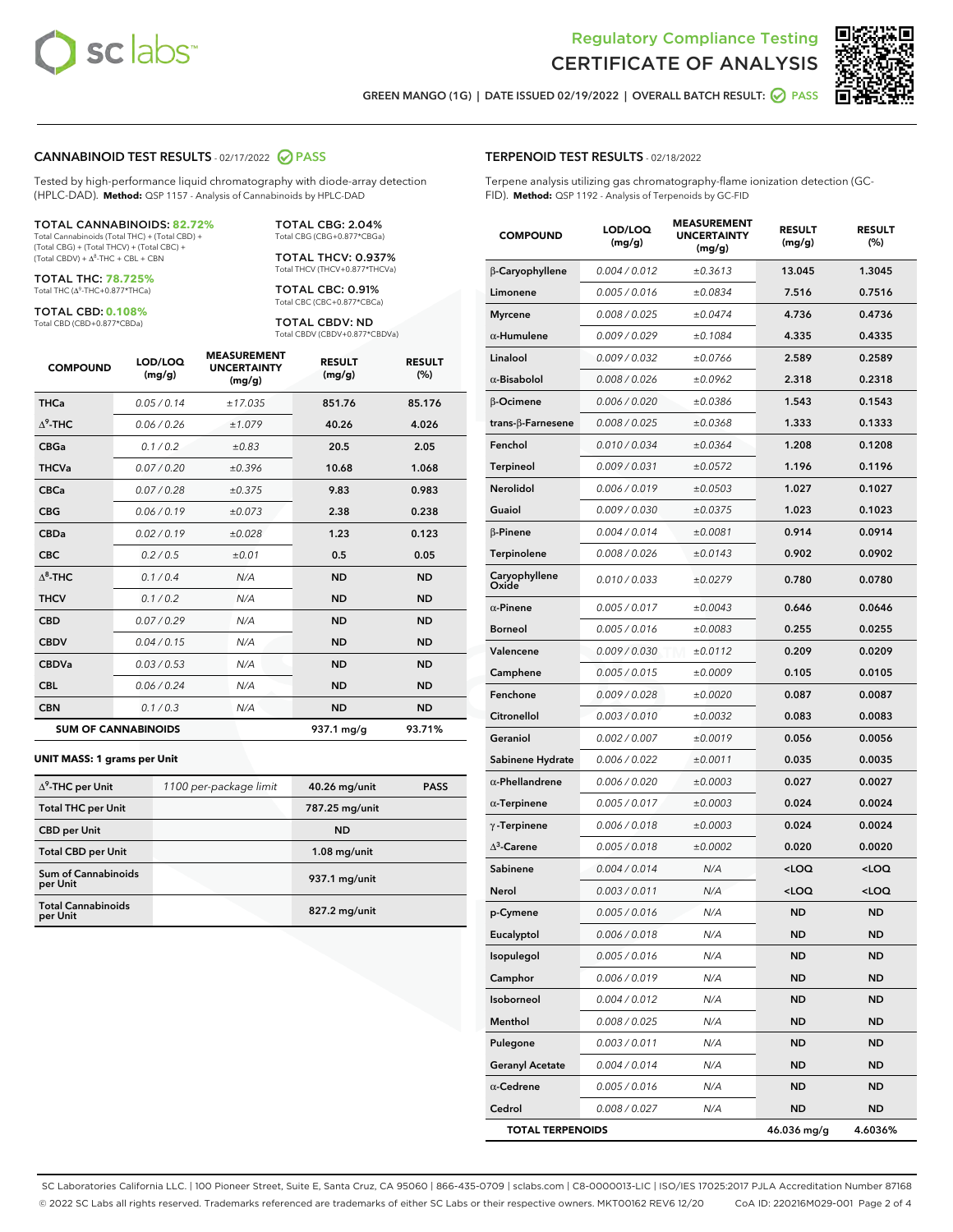



GREEN MANGO (1G) | DATE ISSUED 02/19/2022 | OVERALL BATCH RESULT:  $\bigcirc$  PASS

## CATEGORY 1 PESTICIDE TEST RESULTS - 02/17/2022 2 PASS

Pesticide and plant growth regulator analysis utilizing high-performance liquid chromatography-mass spectrometry (HPLC-MS) or gas chromatography-mass spectrometry (GC-MS). \*GC-MS utilized where indicated. **Method:** QSP 1212 - Analysis of Pesticides and Mycotoxins by LC-MS or QSP 1213 - Analysis of Pesticides by GC-MS

| <b>COMPOUND</b>             | <b>LOD/LOQ</b><br>$(\mu g/g)$ | <b>ACTION</b><br><b>LIMIT</b><br>$(\mu g/g)$ | <b>MEASUREMENT</b><br><b>UNCERTAINTY</b><br>$(\mu g/g)$ | <b>RESULT</b><br>$(\mu g/g)$ | <b>RESULT</b> |
|-----------------------------|-------------------------------|----------------------------------------------|---------------------------------------------------------|------------------------------|---------------|
| <b>Aldicarb</b>             | 0.03 / 0.08                   | $\geq$ LOD                                   | N/A                                                     | <b>ND</b>                    | <b>PASS</b>   |
| Carbofuran                  | 0.02 / 0.05                   | $\ge$ LOD                                    | N/A                                                     | <b>ND</b>                    | <b>PASS</b>   |
| Chlordane*                  | 0.03/0.08                     | $>$ LOD                                      | N/A                                                     | <b>ND</b>                    | <b>PASS</b>   |
| Chlorfenapyr*               | 0.03/0.10                     | $\ge$ LOD                                    | N/A                                                     | <b>ND</b>                    | <b>PASS</b>   |
| Chlorpyrifos                | 0.02/0.06                     | $>$ LOD                                      | N/A                                                     | <b>ND</b>                    | <b>PASS</b>   |
| Coumaphos                   | 0.02 / 0.07                   | $\ge$ LOD                                    | N/A                                                     | <b>ND</b>                    | <b>PASS</b>   |
| Daminozide                  | 0.02 / 0.07                   | $\ge$ LOD                                    | N/A                                                     | <b>ND</b>                    | <b>PASS</b>   |
| <b>Dichlorvos</b><br>(DDVP) | 0.03/0.09                     | $>$ LOD                                      | N/A                                                     | <b>ND</b>                    | <b>PASS</b>   |
| Dimethoate                  | 0.03/0.08                     | $>$ LOD                                      | N/A                                                     | <b>ND</b>                    | <b>PASS</b>   |
| Ethoprophos                 | 0.03/0.10                     | $>$ LOD                                      | N/A                                                     | <b>ND</b>                    | <b>PASS</b>   |
| Etofenprox                  | 0.02 / 0.06                   | $\ge$ LOD                                    | N/A                                                     | <b>ND</b>                    | <b>PASS</b>   |
| Fenoxycarb                  | 0.03/0.08                     | $>$ LOD                                      | N/A                                                     | <b>ND</b>                    | <b>PASS</b>   |
| Fipronil                    | 0.03/0.08                     | $\ge$ LOD                                    | N/A                                                     | <b>ND</b>                    | <b>PASS</b>   |
| Imazalil                    | 0.02 / 0.06                   | $\ge$ LOD                                    | N/A                                                     | <b>ND</b>                    | <b>PASS</b>   |
| <b>Methiocarb</b>           | 0.02 / 0.07                   | $\ge$ LOD                                    | N/A                                                     | <b>ND</b>                    | <b>PASS</b>   |
| Parathion-methyl            | 0.03/0.10                     | $>$ LOD                                      | N/A                                                     | <b>ND</b>                    | <b>PASS</b>   |
| <b>Mevinphos</b>            | 0.03/0.09                     | $\ge$ LOD                                    | N/A                                                     | <b>ND</b>                    | <b>PASS</b>   |
| Paclobutrazol               | 0.02 / 0.05                   | $\ge$ LOD                                    | N/A                                                     | <b>ND</b>                    | <b>PASS</b>   |
| Propoxur                    | 0.03/0.09                     | $\ge$ LOD                                    | N/A                                                     | <b>ND</b>                    | <b>PASS</b>   |
| Spiroxamine                 | 0.03 / 0.08                   | $\ge$ LOD                                    | N/A                                                     | <b>ND</b>                    | <b>PASS</b>   |
| Thiacloprid                 | 0.03/0.10                     | $\ge$ LOD                                    | N/A                                                     | <b>ND</b>                    | <b>PASS</b>   |

## CATEGORY 2 PESTICIDE TEST RESULTS - 02/17/2022 2 PASS

| <b>COMPOUND</b>          | LOD/LOO<br>$(\mu g/g)$ | <b>ACTION</b><br><b>LIMIT</b><br>$(\mu g/g)$ | <b>MEASUREMENT</b><br><b>UNCERTAINTY</b><br>$(\mu g/g)$ | <b>RESULT</b><br>$(\mu g/g)$ | <b>RESULT</b> |  |
|--------------------------|------------------------|----------------------------------------------|---------------------------------------------------------|------------------------------|---------------|--|
| Abamectin                | 0.03/0.10              | 0.1                                          | N/A                                                     | <b>ND</b>                    | <b>PASS</b>   |  |
| Acephate                 | 0.02 / 0.07            | 0.1                                          | N/A                                                     | <b>ND</b>                    | <b>PASS</b>   |  |
| Acequinocyl              | 0.02/0.07              | 0.1                                          | N/A                                                     | <b>ND</b>                    | <b>PASS</b>   |  |
| Acetamiprid              | 0.02/0.05              | 0.1                                          | N/A                                                     | <b>ND</b>                    | <b>PASS</b>   |  |
| Azoxystrobin             | 0.02 / 0.07            | 0.1                                          | N/A                                                     | <b>ND</b>                    | <b>PASS</b>   |  |
| <b>Bifenazate</b>        | 0.01/0.04              | 0.1                                          | N/A                                                     | <b>ND</b>                    | <b>PASS</b>   |  |
| <b>Bifenthrin</b>        | 0.02/0.05              | 3                                            | N/A                                                     | <b>ND</b>                    | <b>PASS</b>   |  |
| <b>Boscalid</b>          | 0.03/0.09              | 0.1                                          | N/A                                                     | <b>ND</b>                    | <b>PASS</b>   |  |
| Captan                   | 0.19/0.57              | 0.7                                          | N/A                                                     | <b>ND</b>                    | <b>PASS</b>   |  |
| Carbaryl                 | 0.02/0.06              | 0.5                                          | N/A                                                     | <b>ND</b>                    | <b>PASS</b>   |  |
| Chlorantranilip-<br>role | 0.04/0.12              | 10                                           | N/A                                                     | <b>ND</b>                    | <b>PASS</b>   |  |
| Clofentezine             | 0.03/0.09              | 0.1                                          | N/A                                                     | <b>ND</b>                    | <b>PASS</b>   |  |

### CATEGORY 2 PESTICIDE TEST RESULTS - 02/17/2022 continued

| <b>COMPOUND</b>               | LOD/LOQ<br>(µg/g) | <b>ACTION</b><br><b>LIMIT</b><br>(µg/g) | <b>MEASUREMENT</b><br><b>UNCERTAINTY</b><br>$(\mu g/g)$ | <b>RESULT</b><br>(µg/g) | <b>RESULT</b> |
|-------------------------------|-------------------|-----------------------------------------|---------------------------------------------------------|-------------------------|---------------|
| Cyfluthrin                    | 0.12 / 0.38       | $\overline{c}$                          | N/A                                                     | <b>ND</b>               | <b>PASS</b>   |
| Cypermethrin                  | 0.11 / 0.32       | 1                                       | N/A                                                     | <b>ND</b>               | <b>PASS</b>   |
| <b>Diazinon</b>               | 0.02 / 0.05       | 0.1                                     | N/A                                                     | <b>ND</b>               | <b>PASS</b>   |
| Dimethomorph                  | 0.03 / 0.09       | $\overline{2}$                          | N/A                                                     | <b>ND</b>               | <b>PASS</b>   |
| Etoxazole                     | 0.02 / 0.06       | 0.1                                     | N/A                                                     | <b>ND</b>               | <b>PASS</b>   |
| Fenhexamid                    | 0.03 / 0.09       | 0.1                                     | N/A                                                     | <b>ND</b>               | <b>PASS</b>   |
| Fenpyroximate                 | 0.02 / 0.06       | 0.1                                     | N/A                                                     | <b>ND</b>               | <b>PASS</b>   |
| Flonicamid                    | 0.03 / 0.10       | 0.1                                     | N/A                                                     | <b>ND</b>               | <b>PASS</b>   |
| Fludioxonil                   | 0.03 / 0.10       | 0.1                                     | N/A                                                     | <b>ND</b>               | <b>PASS</b>   |
| Hexythiazox                   | 0.02 / 0.07       | 0.1                                     | N/A                                                     | <b>ND</b>               | <b>PASS</b>   |
| Imidacloprid                  | 0.04 / 0.11       | 5                                       | N/A                                                     | <b>ND</b>               | <b>PASS</b>   |
| Kresoxim-methyl               | 0.02 / 0.07       | 0.1                                     | N/A                                                     | <b>ND</b>               | <b>PASS</b>   |
| Malathion                     | 0.03 / 0.09       | 0.5                                     | N/A                                                     | <b>ND</b>               | <b>PASS</b>   |
| Metalaxyl                     | 0.02 / 0.07       | $\overline{c}$                          | N/A                                                     | <b>ND</b>               | <b>PASS</b>   |
| Methomyl                      | 0.03 / 0.10       | 1                                       | N/A                                                     | <b>ND</b>               | <b>PASS</b>   |
| Myclobutanil                  | 0.03 / 0.09       | 0.1                                     | N/A                                                     | <b>ND</b>               | <b>PASS</b>   |
| Naled                         | 0.02 / 0.07       | 0.1                                     | N/A                                                     | <b>ND</b>               | <b>PASS</b>   |
| Oxamyl                        | 0.04 / 0.11       | 0.5                                     | N/A                                                     | ND                      | <b>PASS</b>   |
| Pentachloronitro-<br>benzene* | 0.03 / 0.09       | 0.1                                     | N/A                                                     | <b>ND</b>               | <b>PASS</b>   |
| Permethrin                    | 0.04 / 0.12       | 0.5                                     | N/A                                                     | <b>ND</b>               | <b>PASS</b>   |
| Phosmet                       | 0.03 / 0.10       | 0.1                                     | N/A                                                     | <b>ND</b>               | <b>PASS</b>   |
| Piperonyl<br><b>Butoxide</b>  | 0.02 / 0.07       | 3                                       | N/A                                                     | <b>ND</b>               | <b>PASS</b>   |
| Prallethrin                   | 0.03 / 0.08       | 0.1                                     | N/A                                                     | <b>ND</b>               | <b>PASS</b>   |
| Propiconazole                 | 0.02 / 0.07       | 0.1                                     | N/A                                                     | <b>ND</b>               | <b>PASS</b>   |
| Pyrethrins                    | 0.04 / 0.12       | 0.5                                     | N/A                                                     | <b>ND</b>               | <b>PASS</b>   |
| Pyridaben                     | 0.02 / 0.07       | 0.1                                     | N/A                                                     | <b>ND</b>               | <b>PASS</b>   |
| Spinetoram                    | 0.02 / 0.07       | 0.1                                     | N/A                                                     | <b>ND</b>               | <b>PASS</b>   |
| Spinosad                      | 0.02 / 0.07       | 0.1                                     | N/A                                                     | <b>ND</b>               | <b>PASS</b>   |
| Spiromesifen                  | 0.02 / 0.05       | 0.1                                     | N/A                                                     | <b>ND</b>               | <b>PASS</b>   |
| Spirotetramat                 | 0.02 / 0.06       | 0.1                                     | N/A                                                     | <b>ND</b>               | <b>PASS</b>   |
| Tebuconazole                  | 0.02 / 0.07       | 0.1                                     | N/A                                                     | <b>ND</b>               | <b>PASS</b>   |
| Thiamethoxam                  | 0.03 / 0.10       | 5                                       | N/A                                                     | <b>ND</b>               | <b>PASS</b>   |
| Trifloxystrobin               | 0.03 / 0.08       | 0.1                                     | N/A                                                     | <b>ND</b>               | <b>PASS</b>   |

SC Laboratories California LLC. | 100 Pioneer Street, Suite E, Santa Cruz, CA 95060 | 866-435-0709 | sclabs.com | C8-0000013-LIC | ISO/IES 17025:2017 PJLA Accreditation Number 87168 © 2022 SC Labs all rights reserved. Trademarks referenced are trademarks of either SC Labs or their respective owners. MKT00162 REV6 12/20 CoA ID: 220216M029-001 Page 3 of 4